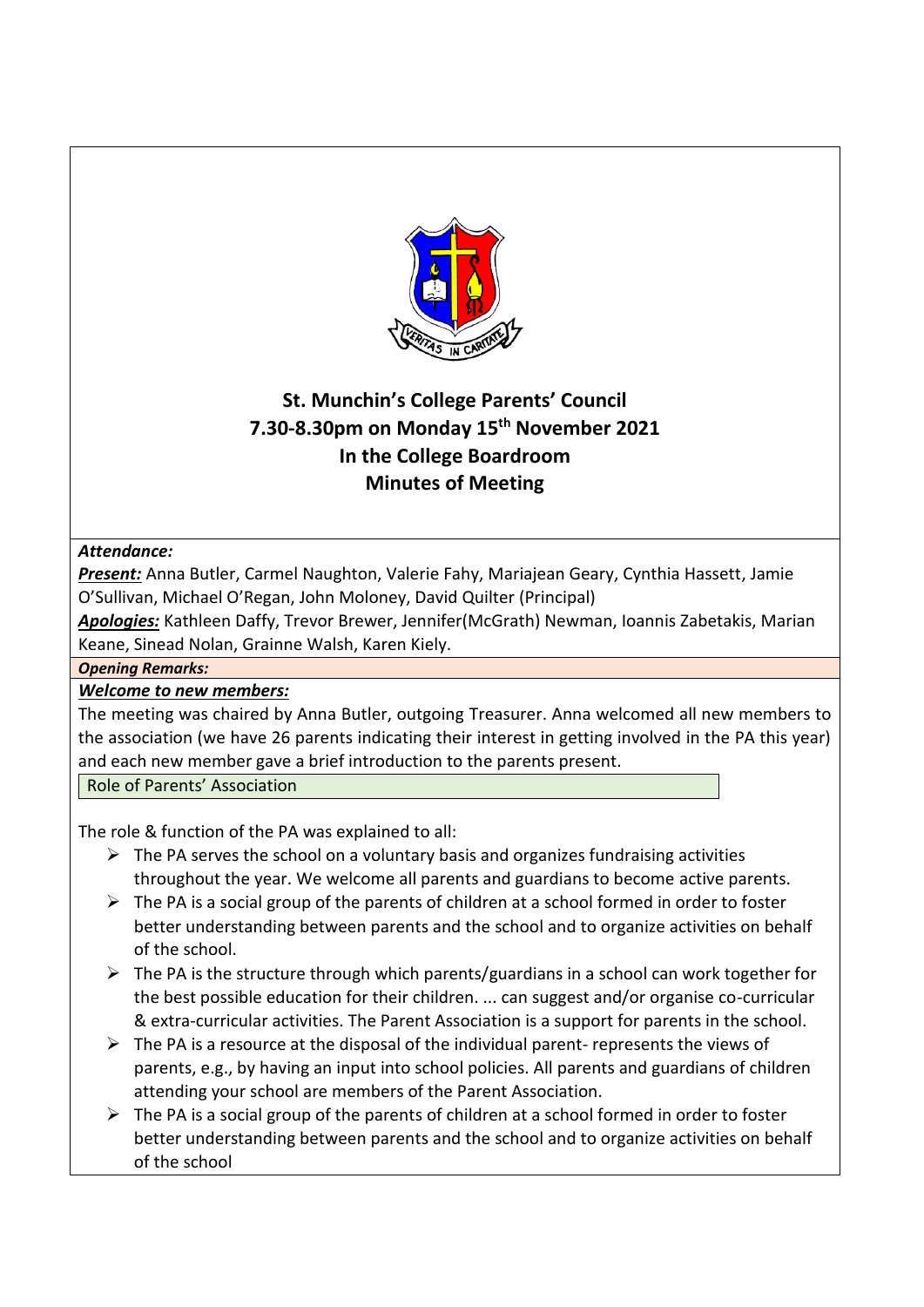*Election of Officers:*

*Chairperson:* Kathleen Daffy was re-elected for another year. *Secretary*: Cynthia Hassett was proposed and elected *Treasurer:* Valerie Fahy was proposed and elected

## *Covid 19 Updates*

The Principal gave the meeting a full report. While there is an easing of the current COVID restrictions for some sectors, there is no change to the guidelines in place for the education sector at the moment. The guidelines pertaining to social distancing, hand hygiene, mask wearing, and general respiratory etiquette continue to apply to all school communities, and this is expected to continue in the medium to long term.

The Department is looking at current guidance regarding school transport (moved from 50% capacity back to 100% capacity on buses with the full wearing of masks), Parent Teacher meetings (must be held virtually online and not in school face-to-face) together with other related matters (full resumption of school sporting activities and extra-curricular events) and will continue to issue updated guidance in the weeks ahead.

The Principal advised that, currently, regarding Parent Teacher Meetings, priority was being given to exam years which will go ahead virtually on 02<sup>nd</sup> December for 3<sup>rd</sup> year and 07<sup>th</sup> December for 6<sup>th</sup> year students.

The Principal also outlined that the school had recently undergone a Covid Inspection on the previous Thursday and has passed all checks. The current arrangements in relation to the different break times for the Junior School and the Senior School are working very well. A brief overview was also given in relation to costings related to Covid such as masks, additional cleaning and supervision required.

#### *Draft Assessment and Reporting Policy*

The Principal previously issued a draft copy to all members of the PA committee. The rationale, purpose and types of Assessments were explained as was the importance & relevance of proper Reporting on improving student results and outcomes.

#### *Fundraising*

Over the years, the PA has organised many fundraising activities on behalf of the school which have contributed to the many improvements carried out by the school over the past few years (e.g. Coffee Mornings, Clothes Collections, Fashion Shows, Dog Nights, Strictly Come Dancing, etc…..)

However due to the current Covid-19 pandemic, the PA are not in a position to do so this year but will keep this under constant review.